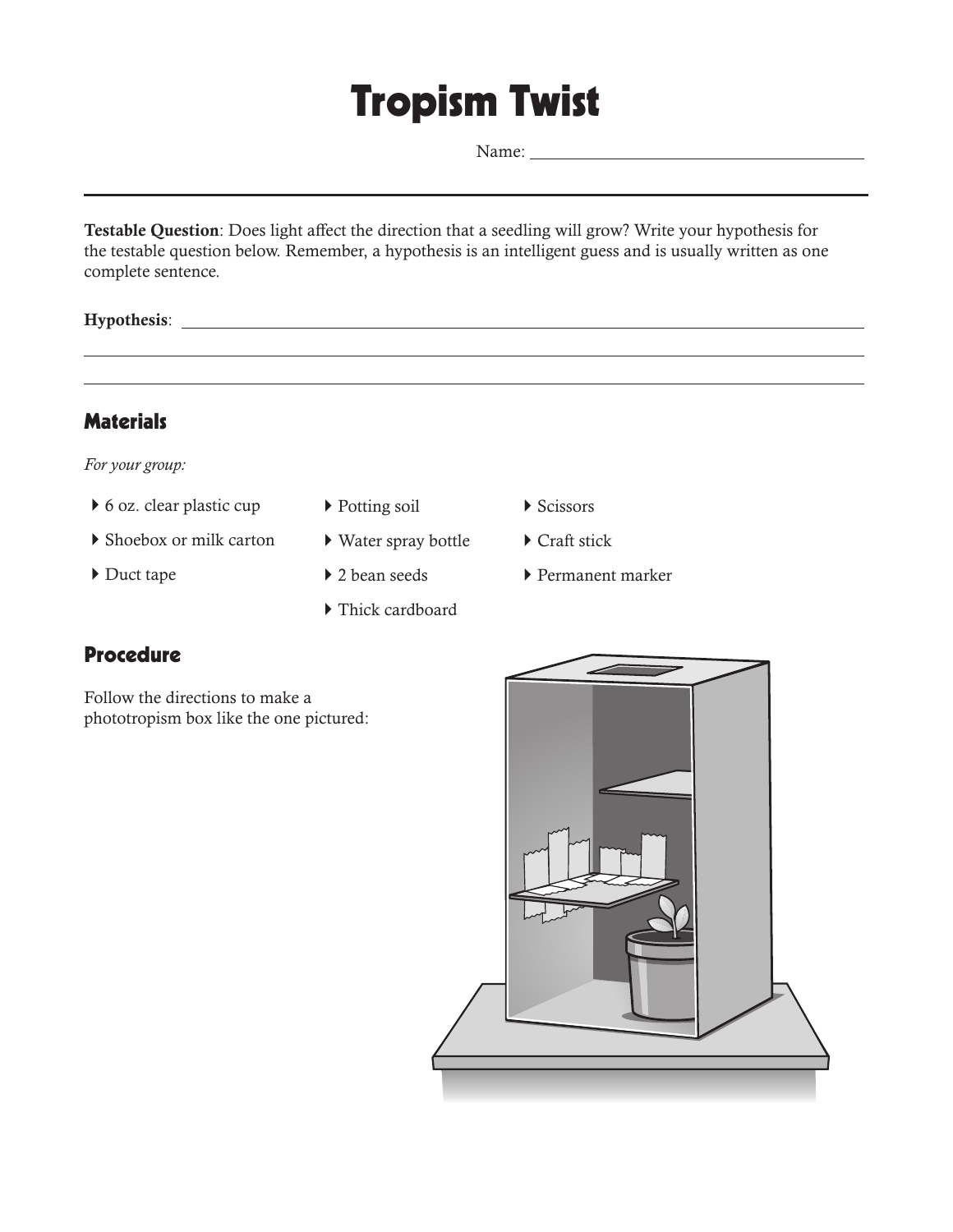## Tropism Twist *(continued)*

- 1. Carefully draw and cut out a two-inch square from the middle section of one end of the shoe box.
- 2. Place the lid on the front of the box. Hold the box up to the light. Look through your two-inch hole and make certain that this hole is the only source for light to get into the box. Carefully duct tape over any other cracks or crevices that may be letting light in. *Do not tape the box shut.*
- 3. Using paper to create a pattern, cut two pieces the height of the inside of the shoebox and half the width. Trace the pattern on stiff cardboard and cut them out. Tape them into the box as shown.
- 4. After tropism boxes are complete, use the designated planting station to plant two bean seeds for your group experiment.
- 5. Place planted seeds in a lighted area and wait for the seeds to germinate. When the seedlings are approximately two inches tall, place the watered seedlings into the shoebox as shown.
- 6. Close the box, tape it, and place it by a sunny window so the square hole on the top can be exposed to the light.
- 7. After five days, carefully shine a flashlight through the square hole to observe the plant growth. It is best not to disturb plants during this testing period. It can alter the final outcome.
- 8. In another 3-5 days, check to see if the plant has grown enough to reach the top of the box. Remove the shoebox lid once the plant has reached the top of the shoebox. Record your observations and answer the questions on your worksheet.

## Results and Conclusion

1. With the lid removed, draw the inside of your tropism box along with the bean plants' growth progress in the shoebox.